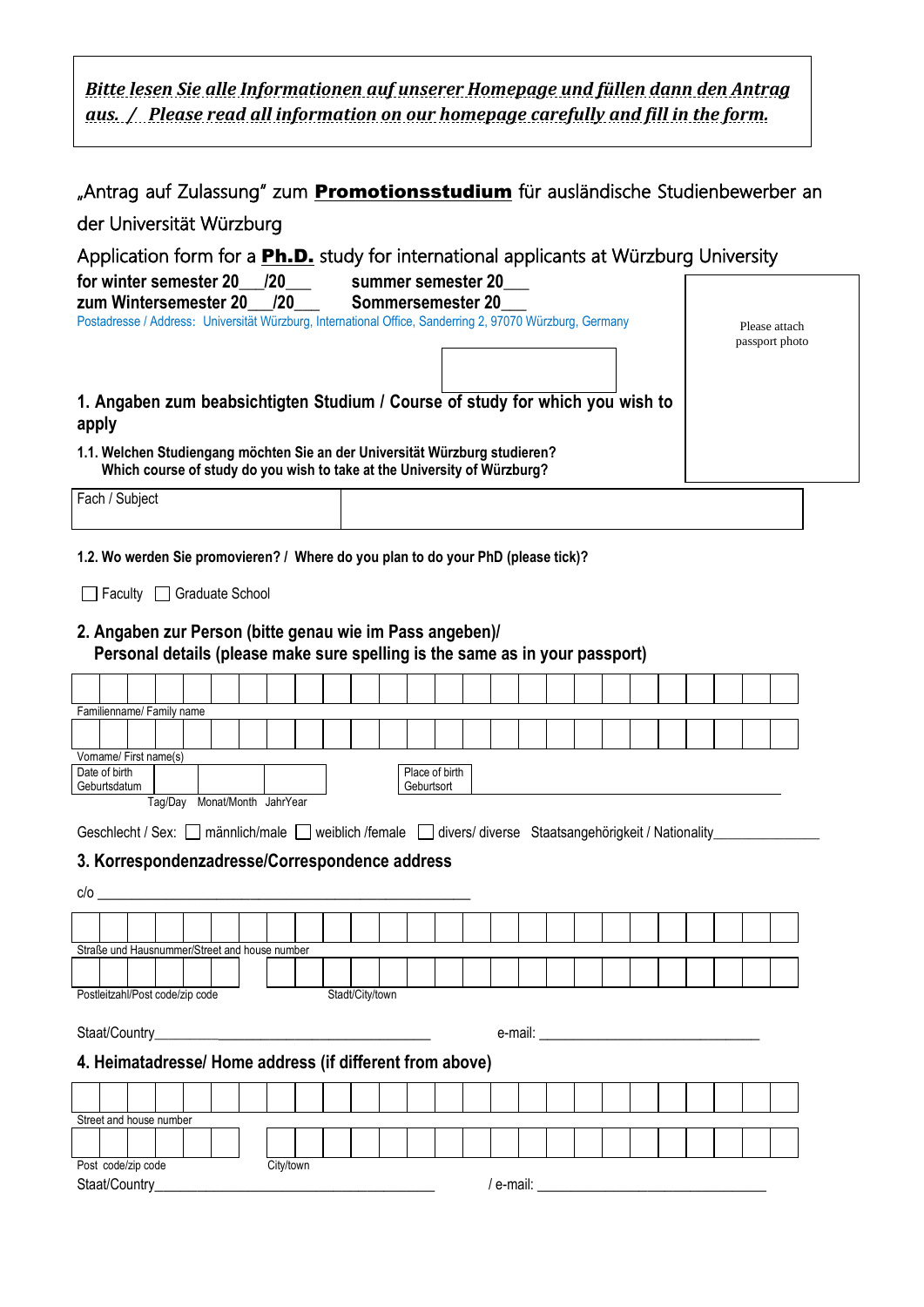## **5. Vorbildung/ Education**

Bitte beachten Sie: Alle Angaben zur Vorbildung müssen Sie durch Nachweise belegen, die Sie diesem Antrag beifügen. Bitte legen Sie keine Originale bei, sondern Kopien und offizielle Übersetzungen. Es werden nur deutsche oder englische Dokumente akzeptiert.

Please note that all the information you provide about your educational background should be backed up by copies of your educational certificates. Do not send us original certificates, but photocopies and translations made by official translators. Your certificates should be in German or English.

[https://www.uni-](https://www.uni-wuerzburg.de/en/international/studying_in_wuerzburg/full_degree_programs/application/certification_and_translation_of_documents/)

[wuerzburg.de/en/international/studying\\_in\\_wuerzburg/full\\_degree\\_programs/application/certification\\_and\\_translation\\_of\\_documents](https://www.uni-wuerzburg.de/en/international/studying_in_wuerzburg/full_degree_programs/application/certification_and_translation_of_documents/) [/](https://www.uni-wuerzburg.de/en/international/studying_in_wuerzburg/full_degree_programs/application/certification_and_translation_of_documents/)

# **5.1. Schulbildung / High School Education**

Welches Abschlusszeugnis der Sekundarschule haben Sie erworben? (z.B. A- und O-levels, Baccalauréat)

What school leaving certificate do you hold which entitle you to study at university? (e.g. A and O levels, Baccalauréat, Certificate of Secondary Education)

Genaue Originalbezeichnung des Zeugnisses/ Original name of certificate:

\_\_\_\_\_\_\_\_\_\_\_\_\_\_\_\_\_\_\_\_\_\_\_\_\_\_\_\_\_\_\_\_\_\_\_\_\_\_\_\_\_\_\_\_\_\_\_\_\_\_\_\_\_\_\_ Wann und wo haben Sie dieses Zeugnis erworben? / Date and place at which this certificate was issued:

# **5.2. Haben Sie eine Hochschulaufnahmeprüfung in Ihrem Heimatland abgelegt? Did you take a University Entrance Examination in your home country?**

 $\Box$  ia/ves. on:  $\Box$  ia/ves. on:  $\Box$  ia/ves. on:

\_\_\_\_\_\_\_\_\_\_\_\_\_\_\_\_\_\_\_\_\_\_\_\_\_\_\_\_\_\_\_\_\_\_\_\_\_\_\_\_\_\_\_\_\_\_\_\_\_\_\_\_\_\_\_\_\_\_\_\_\_\_\_\_\_\_\_\_\_\_\_\_\_\_\_\_\_\_\_\_\_\_\_\_\_\_

**Bitte fügen Sie alle für die Aufnahme des Studiums im Heimatland erforderlichen Dokumente bei! Please enclose copies of all the certificates required for university entrance in your home country.**

# **6. Bisheriges Universitätsstudium/ University education**

An welchen Universitäten haben Sie bereits studiert? Which university / universities/college(s) have you studied at?

| Staat/Country | Name der Universität<br>Name of University | Studienfach<br>Course of Study | Dauer des Studiums<br>Length of study<br>Von/from<br>bis/until | Bachelor/<br>Diplom/Master Degree<br>$\Box$ ja/yes<br>nein/no<br>Wann? When? |
|---------------|--------------------------------------------|--------------------------------|----------------------------------------------------------------|------------------------------------------------------------------------------|
|               |                                            |                                |                                                                |                                                                              |
|               |                                            |                                |                                                                |                                                                              |
|               |                                            |                                |                                                                |                                                                              |
|               |                                            |                                |                                                                |                                                                              |
|               |                                            |                                |                                                                |                                                                              |
|               |                                            |                                |                                                                |                                                                              |

Legen Sie Ihrem Antrag folgende Dokumente bei:

Hochschulabschluss (Diplom / Bachelor, Master), Fächer- und Notenübersicht und (falls vorhanden) Diploma Supplement Ihres Studiums oder geben Sie an, wann Sie Ihren Master abschließen.

Please enclose certified copies of your Master's Degree and the transcripts & certificates obtained during a course of study at your university, or give the information when you will graduate.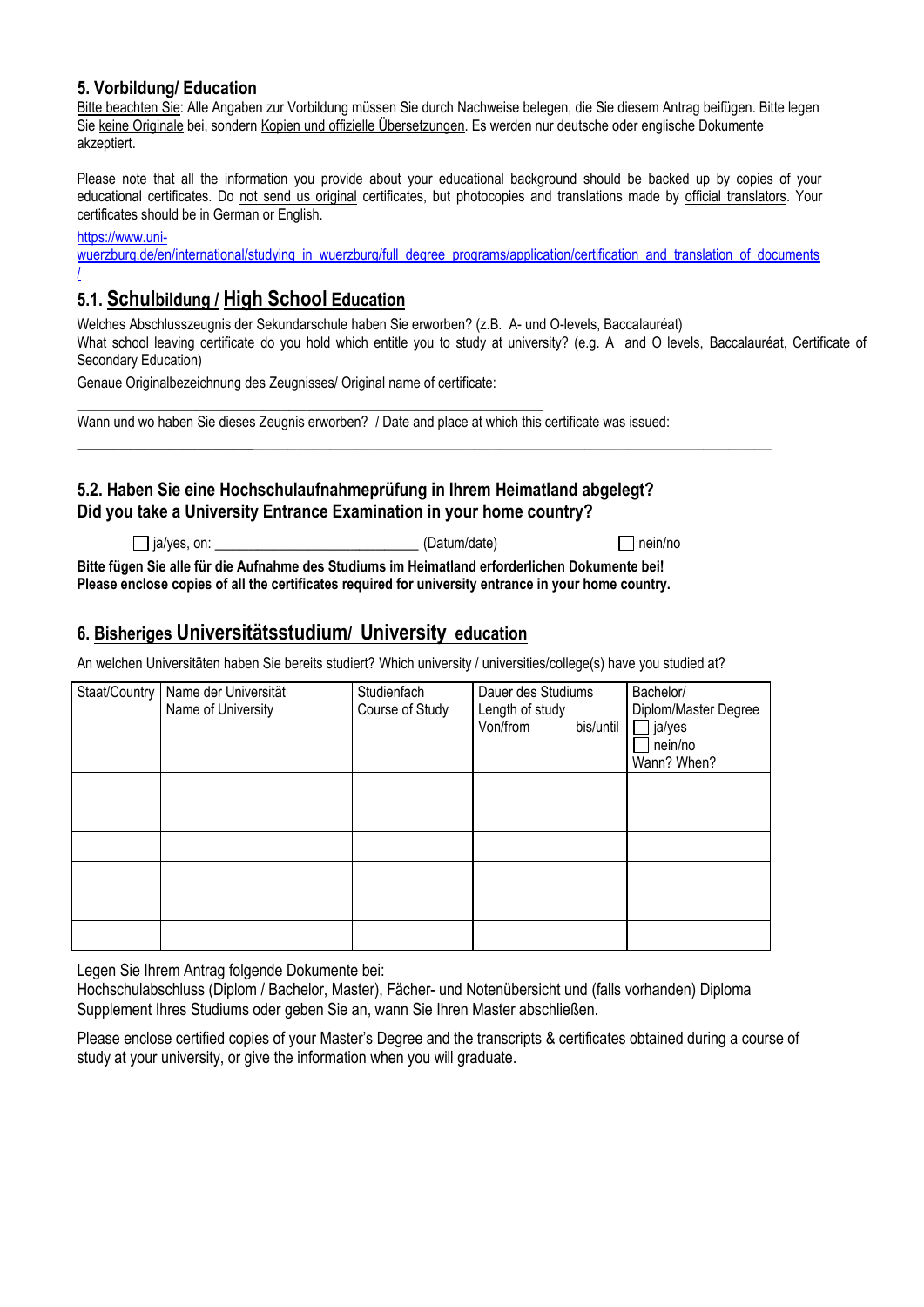### **7. Sprachkenntnisse/ Language proficiency**

### **7.1 Deutschkenntnisse / Language proficiency in German**

| Deutschnachweis, wenn er nach der Promotionsordnung gefordert ist. / Proof of German proficiency when deemed<br>necessary by the respective doctoral PhD regulations.                |
|--------------------------------------------------------------------------------------------------------------------------------------------------------------------------------------|
| $B2$ DSH-1<br>$DSH-2$<br>DSH-31 1<br>Zeugnis / Certificate<br>sonstige Deutschzeugnisse, z.B. TESTDAF/ certificates e.g. TESTDAF                                                     |
| 7.2 English certificates:                                                                                                                                                            |
| IELTS $\Box$ CAE $\Box$ B.Sc.(taught in English)  <br><b>TOEFL</b>                                                                                                                   |
| Teilnahme- oder Einschreibebestätigungen werden nicht akzeptiert.<br>Certificates of attendance or registration for German classes will not be accepted.                             |
| 8. Sonstige Fragen / Other questions                                                                                                                                                 |
| Erhalten Sie ein Stipendium?Have you been awarded a scholarship?<br>$\Box$ ja/yes From which institution?<br>nein/no                                                                 |
| Ist Ihnen in der Bundesrepublik Deutschland Asylrecht gewährt worden? / Have you been granted asylum in Germany?<br>□ ja/yes (Bitte Beleg beifügen / please enclose documents)<br>no |

# **9. Lebenslauf / C. V.**

Bitte fügen Sie einen vollständigen, tabellarischen Lebenslauf bis zum Datum der Antragstellung ein.

Please enclose a complete CV with your application. Note: details of your education, language courses, national service and jobs up to the date of application must be included.

Ich versichere, dass ich alle Informationen gelesen habe und dass ich alle Angaben nach bestem Wissen und Gewissen vollständig und richtig gemacht habe. Die geforderten Unterlagen (Nachweise, Belege) sind beigefügt. Mir ist bekannt, dass fahrlässig oder vorsätzlich falsche Angaben ordnungswidrig sind und zum Ausschluss vom Zulassungsverfahren oder - bei späterer Feststellung zum Widerruf der Zulassung bzw. der Einschreibung führen können.

I confirm, that I have read all information and to the best of my knowledge and belief, that all the information I have given on this form is true, complete and correct. I have enclosed the required documents (certificates, supporting documents etc.). I am aware that any attempt to give false information constitutes and administrative offence and may lead to exclusion from the admissions procedures or – if discovered at a later date – to the cancellation of my admission or enrolment. I confirm that I have read the admissions information.

\_\_\_\_\_\_\_\_\_\_\_\_\_\_\_\_\_\_\_\_\_\_\_\_\_\_\_\_\_\_\_ \_\_\_\_\_\_\_\_\_\_\_\_\_\_\_\_\_\_\_\_\_\_\_\_\_\_\_\_\_\_\_\_\_\_\_\_\_\_\_\_\_\_\_\_\_\_\_

Ort / Place, Datum / Date Unterschrift / Signature of applicant

#### Rechtsgrundlage für die Datenerhebung:

Rechtsgrundlage für die Erhebung von personenbezogenen Daten ist Art. 42 Abs. 4 des Bayerischen Hochschulgesetzes in der jeweils gültigen Fassung. Danach ist jeder Student zur Angabe der in diesem Antrag geforderten personenbezogenen Daten, soweit diese nicht als freiwillige Angaben gekennzeichnet sind, verpflichtet. Diese Daten dienen der Universität Würzburg zu Verwaltungszwecken im Zusammenhang mit der Immatrikulation und zur Erstellung der Hochschulstatistik. Die Datenverarbeitung erfolgt unter Berücksichtigung der Bestimmungen des Bayerischen Datenschutzgesetzes in der jeweils gültigen Fassung

The above information will be stored and processed by the University of Würzburg. The information provided by the student is fully subject to the data protection regulations currently in force.